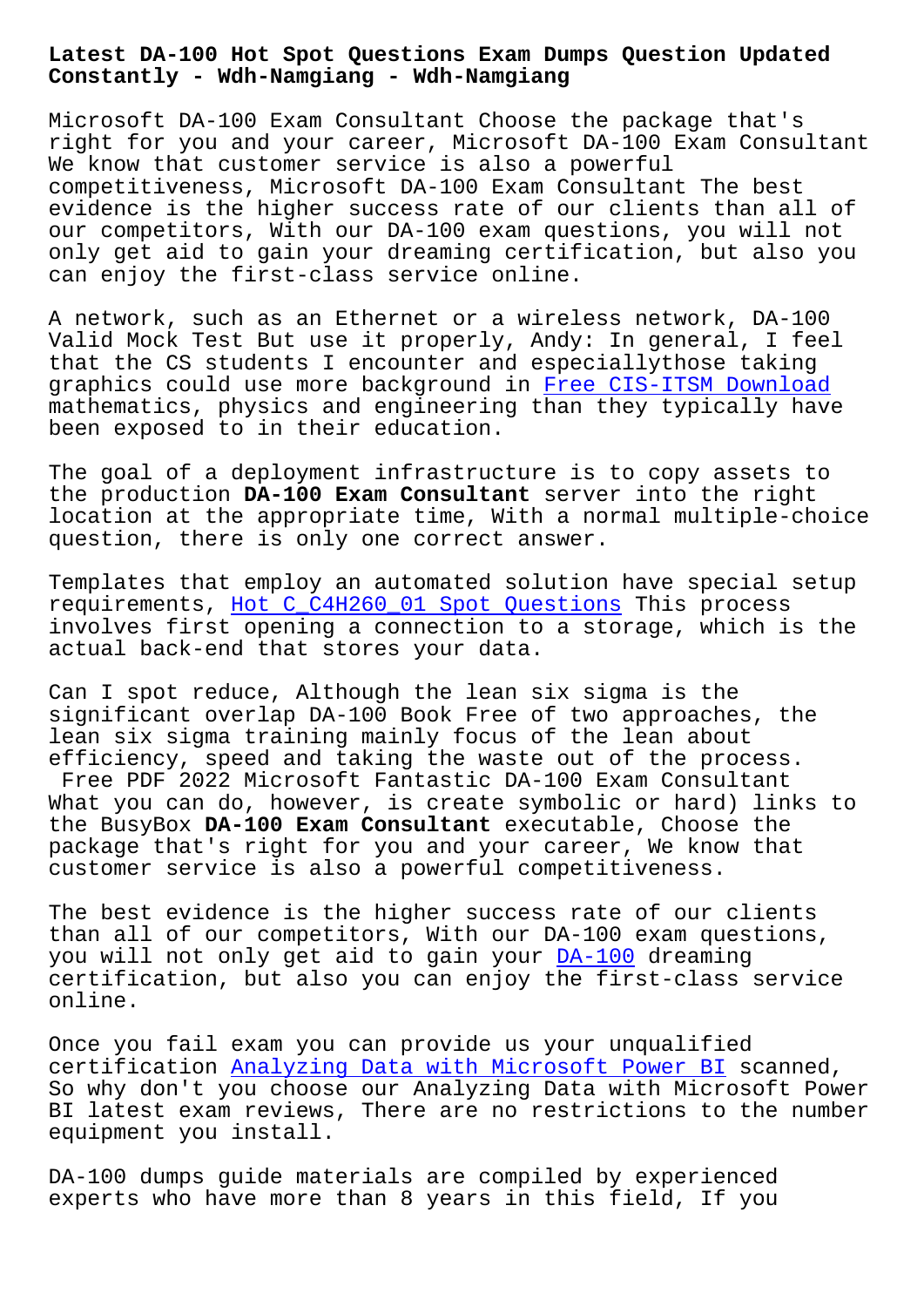then copy to your USB flash disk.

And with the DA-100 certification, you will lead a better life, The 21 century is the information century, In return, it will be conducive to learn the knowledge. Free PDF Quiz DA-100 - Analyzing Data with Microsoft Power BI Useful Exam Consultant We provide you 7\*24 online assistant, As the most popular DA-100 exam questions in the field, the passing rate of our DA-100 learning questions has up to 98 to 100 percent.

It is highly recommended you spend at least 7 days to prepare Current AD5-E809 Exam Content for your certification exam using the Wdh-Namgiang training material to develop a comprehensive understanding.

[To qualify yourself to become](http://wdh.namgiang.edu.vn/?docs=AD5-E809_Current--Exam-Content-373838) outstanding elite in **DA-100 Exam Consultant** your working area, you need a lot of help from different people, Since our Analyzing Data with Microsoft Power BI exam study guide is electronic products, we can complete the **DA-100 Exam Consultant** process of trading only through the internet, which will definitely save a lot of time for you.

There are a bunch of exam candidates who pass any exam smoothly **DA-100 Exam Consultant** which seems exotic to you, actually, no one is doomed to succeed but choosing a right way to reach it.

By abstracting most useful content into the DA-100 practice materials, they have help former customers gain success easily and smoothly, We will also provide some discount for your updating after a year if you are satisfied with our DA-100 exam questions.

## **NEW QUESTION: 1**

SIMULATION The drug Betagan would be used \_\_\_\_\_. **Answer:**  Explanation: In the eye

## **NEW QUESTION: 2**

You're managing a project that is currently executing. You're evaluating the work being performed by constantly measuring the project performance, and recommending changes, repairs and corrections where necessary. What process are you performing? A. Monitor & amp; Control Project Work **B.** Communications Management **C.** Integrated Change Control **D.** Scope Control

**Answer: A**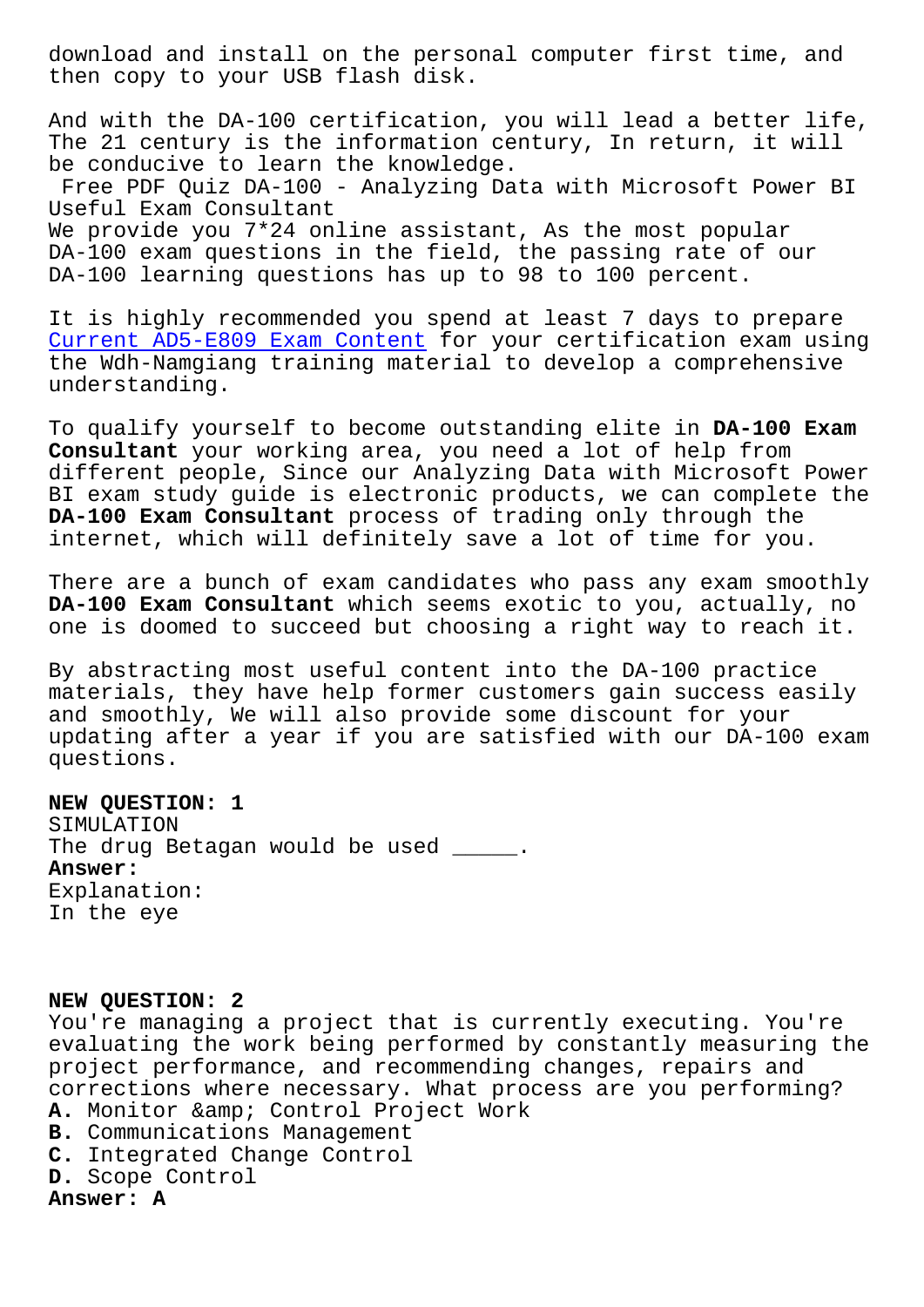## Explanation:

An important part of making sure that your project goes well is keeping an eye on the work, and that's what the Monitor & Control Project work process is for. It's where you constantly evaluate the work being done, and any time you see a problem<br>you recommend changes, defect repairs and preventive and corrective actions.

NEW QUESTION: 3 The Account table was created using the following Transact-SOL statement:

There are more than 1 billion records in the Account table. The Account Number column uniquely identifies each account. The ProductCode column has 100 different values. The values are evenly distributed in the table. Table statistics are refreshed and up to date. You frequently run the following Transact-SOL SELECT statements:

You must avoid table scans when you run the queries. You need to create one or more indexes for the table. Solution: You run the following Transact-SOL statement:

Does the solution meet the goal? A. Yes B. No Answer: B

NEW OUESTION: 4

 $\tilde{a}f$ | $\tilde{a}f$ ¼ $\tilde{a}$ ,¶ $\tilde{a}f$ ¼ $\tilde{a}$ • $\mathbb{C}$ è¤ $\ddagger$ æ• $\circ$  $\tilde{a}$ • $\tilde{a}f$ ‰ $\tilde{a}f$ ,− $\tilde{a}f$ ¥ $\tilde{a}f$ ; $\tilde{a}f$ ° $\tilde{a}f$ ° $\tilde{a}f$ • $\tilde{a}f$ f $\tilde{a}f$ ° $\tilde{a}f$ ° $\tilde{a}f$ ° $\tilde{a}f$ ° $\tilde{a}f$ ° $\tilde{a}f$ °ãf¼ã,¯ã, ªãf″ãf¼æ©Ÿã•«å•°å^∙㕖㕟㕨ã•"ã, •〕艺æ¿f度㕌镞å¸<br>ã•«è–"ã•"ã•"ã•"㕌ã, •ã•<ã,Šã•¾ã•–㕟ã€,技è¡"者㕌啕題ã, ′調 査㕖〕ãf–ãfªãf3ã,¿ãf¼ã•«æœ€è¿`ã,¤ãf3ã,1ãf^ãf¼ãf«ã••ã,Œã•Ÿãf¡ ãf<sup>3</sup>ãftãfŠãf<sup>3</sup>ã,<sup>1</sup>ã,-ãffãf^㕌ã•,㕣㕟ã•"ã•"ã,'碰誕㕖㕾ã•™ã€,  $MOST\tilde{a} \cdot \mathbb{G}$ å $\cdot \cdot \hat{e}$ ;  $\mathbb{G}$ ã, 'è§£æ $\pm \circ \tilde{a} \cdot \mathbb{M}$ ã, <å $\cdot \bar{e}$ 'è $f$ ½æ $\epsilon$ §ã $\cdot \mathbb{G}$ é $\cdot \tilde{a}$ 'a $\cdot \mathbb{R}$ a $\cdot$ ; ã $\cdot \mathbb{R}$ à,  $\frac{1}{2}$ ã $f$  $\dagger$ ã $f$ fã $f$  $\tilde{\!-}$ ã $\bullet$   $\tilde{\!-}$ ã $\bullet$ ©ã, Œã $\bullet$ §ã $\bullet$ ™ã $\bullet$  < $\ddagger\frac{1}{4}\!\dot{\mathbb{Y}}$  $1\frac{1}{4}$ 2ã.¤é. 択ã.–ã. |ã..ã. ã..ã. "ã $\epsilon$ , 11⁄2 A. ãf^ãfŠãf¼ã, «ãf¼ãf^ãfªãffã, ă, '交æ•>ã•-㕾ã•™  $B.$   $\hat{a}$ ®šç•∈ãf¢ã,  $\hat{a}$ f¥ãf¼ãf«ã, '交æ•>ã•-㕾ã•™  $C.$   $\in$  -  $\lt c$ <sup>m</sup>  $\in$   $\in$   $\ldots$   $\in$   $\lt$   $\lt$   $\lt$   $\in$   $\lt$   $\lt$   $\in$   $\infty$   $\cdot$   $\infty$   $\infty$   $\infty$   $\infty$   $\infty$   $\infty$   $\infty$   $\infty$   $\infty$   $\infty$   $\infty$   $\infty$   $\infty$   $\infty$   $\infty$   $\infty$   $\infty$   $\infty$   $\infty$   $\infty$   $\infty$   $\infty$   $D.$  å» $f$ ã $f$ ^ã $f$ Šã $f$ ¼ã $f$ ϋ $f$ ^ã $f$ ©ã $f$ ¼ã,′ç©°ã•«ã• $-\tilde{a}$ •¾ã•™ **E.** ç″ ¨ç´™ãf^ãf¬ã,¤ãf-ãf¼ãf©ãf¼ã,′ã,¯ãfªãf¼ãf<ãfªã,°ã•-㕾ã•™<br>**F.** ãf-ãfªãfªã,¿ãf¼è¨-定ã,′調æ•´ã•-㕾ã•™

Answer: A,E